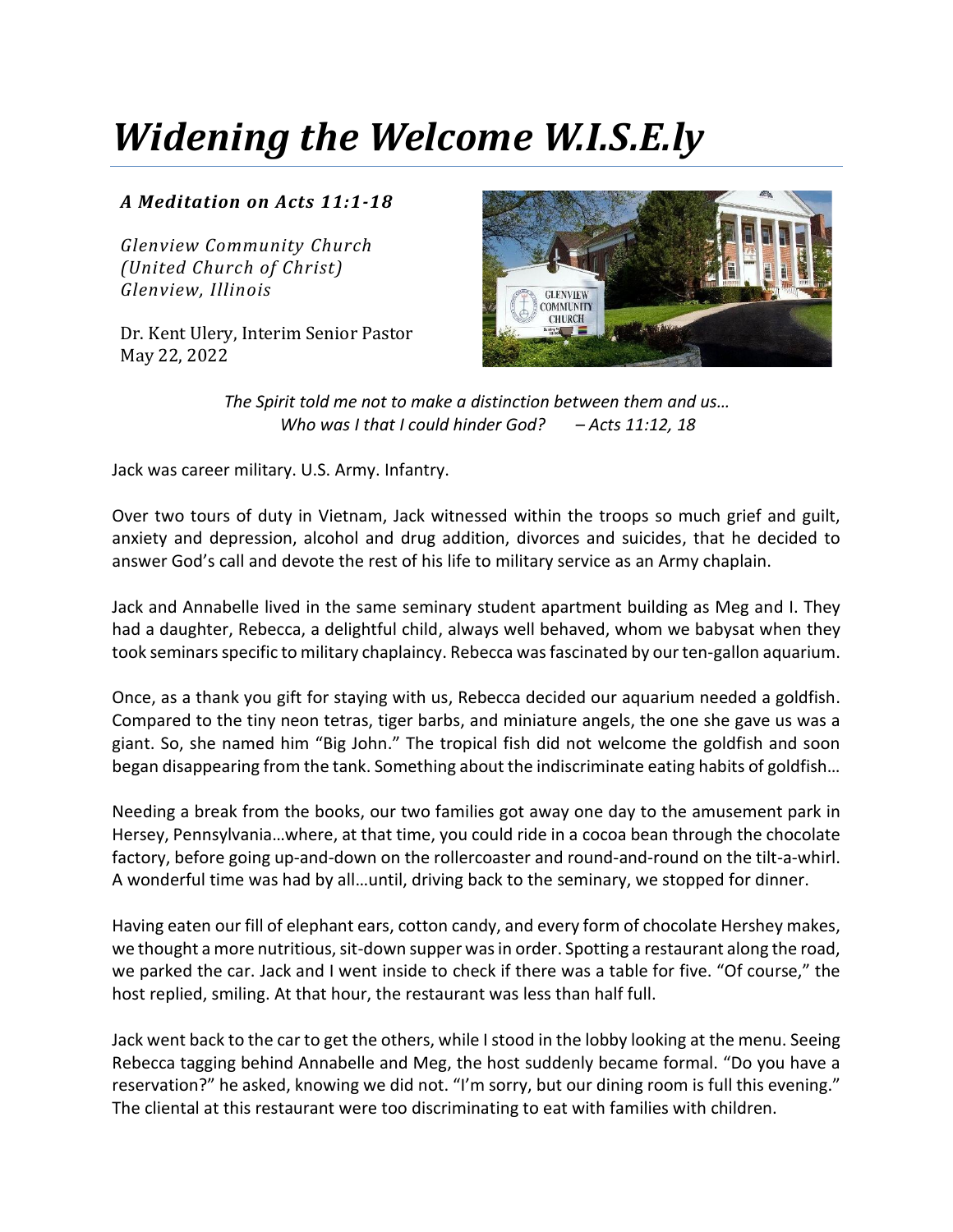In the scripture assigned for Mental Health Sunday, St. Peter is called on the carpet for staying in the house of a Gentile and eating with this Gentile's family and friends. "You went into the home of the uncircumcised," members of the Jerusalem church accuse him, "and you ate with them!"

The Gentile's name was Cornelius, a career soldier stationed in the coastal city of Caesarea where the Roman governor of Judea was headquartered. Roman legions consisted of several units called cohorts, typically comprised of 480 troops each. Every cohort then was subdivided into six companies of around 80 troops, led by an officer called a centurion. Cornelius was one of the six centurions in the Italian Cohort which occupied Caesarea in the first and early second centuries.

A centurion was a soldier's soldier, the equivalent of a non-commissioned officer, one who had risen through the ranks by virtue of bravery in battle and skill in warfare. Centurions served as frontline officers. They led the charge into combat when enemy forces were freshest, and rallied the troops when the fighting was fiercest. Wise commanders valued input from centurions when drawing up battleplans. As you might imagine, the casualty rate among centurions was high.

Scripture also describes Cornelius as a "God-fearer" – a technical term for a Gentile who believes in God, prays to God, gives alms to God, helps God's people in need, but who, nevertheless, is excluded from worshipping God in all areas of the Temple except the furthermost outer court.

One day Cornelius hears an angel calling his name, telling him his prayers have been heard and that he is to send for Peter.

The next day Peter has a vision, while praying, at a time when he is hungry. Strangely, he sees something like a linen sheet, descending from the heavens, bearing all manner of unclean animals. He also hears a voice telling him to kill and eat. 'Here, Peter, how about a little lobster or crab meat appetizer? Some scallops or mussels? The shrimp or the calamari? And for the main course, try the pork roast or the wild boar sausage. The squirrel and the rabbit are both good today. So too are the frog legs. We also have catfish, ostrich, and escargot if you like...'

Peter turns up his nose. We might turn up our noses, too, at some of these. But they are all found on restaurant menus today. So, if we turn up our noses, it is a matter of individual taste. Peter turns up his nose because none of these foods are kosher, because eating them is forbidden in Leviticus and Deuteronomy, because they are considered "unclean."

In one of Luke's famous triads, three times Peter is instructed to "Get up, kill, and eat." Three times Peter exclaims "Absolutely not! I have never eaten anything that is impure or unclean." And three times the voice from heaven replies "Never consider unclean what God has made clean." Luke either tells or refers to that vision three times in the book of Acts. Why? Because that vision proved critical in the struggle of the early church to reject the evil of exclusive practices and to embrace the Spirit's guidance into an ever-widening circle of inclusive love.

While Peter is puzzling over the vision's meaning, a delegation Cornelius had sent knocks on the door and tells Peter a holy angel is summoning him to accept an invitation from the centurion.